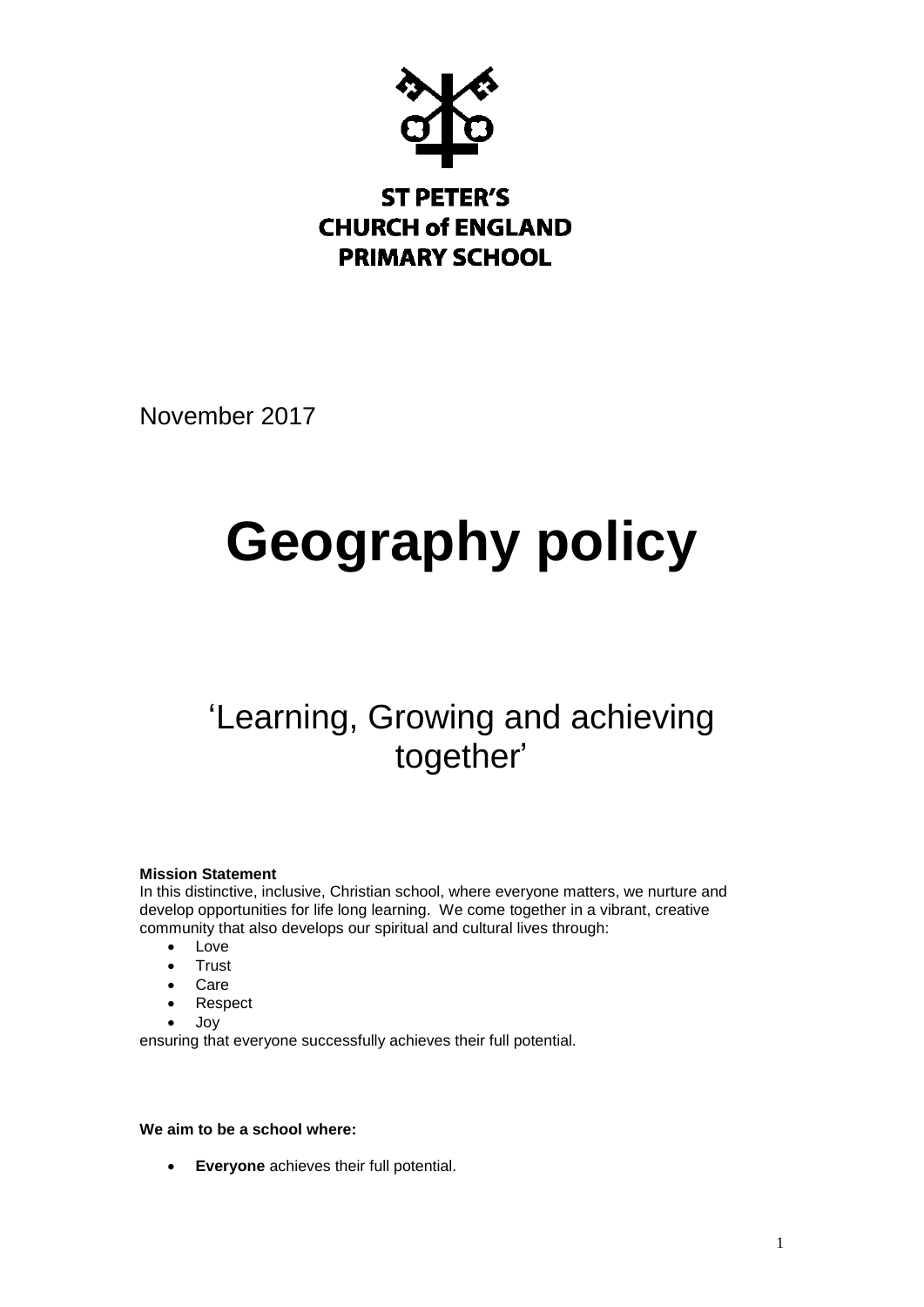- Teaching and learning is personalised, creative, challenging and fun
- Children are inspired and supported to develop interests and skills both in and outside school
- Positive links with the local community create strong partnerships
- A sense of mutual respect, care and responsibility is shown for everyone and everything in school
- Children can contribute positively to a changing society
- Everyone in school feels safe, supported, valued and happy
- Children are supported to make informed decisions for a healthy lifestyle- physically, emotionally, socially and academically
- We are leaders in best educational practice

# **Geography purpose of study**

In our curriculum geography will inspire in pupils a curiosity and fascination about the world and its people that will remain with them for the rest of their lives. As pupils progress, their growing knowledge about the world will help them to deepen their understanding of the interaction between physical and human processes, and of the formation and use of landscapes and environments. All pupils will benefit from teaching and learning that is based upon the programmes of study for geography which are set out in the National Curriculum.

# AIMS

- 1. To stimulate pupils' interest and to help them foster a sense of wonder in the world around them whilst developing an informed concern for the quality of the environment.
- 2. To help pupils acquire a wide range of geographical knowledge and skills to enable them to understand the relationship between Earth and its people.
- 3. To help pupils understand that the character of places derives from the interaction of people and environment, by increasing their knowledge about the location of the physical and human features of the Earth and the processes, systems and interrelations that create and influence them
- 4. To develop pupils' knowledge of the location of different places including their physical and human characteristics and how these provide context for understanding their geography.
- 5. To enable children to understand how the Earth's features are shaped, and change over time.
- 6. To help pupils understand the processes that give rise to key physical and human geographical features of the world, how these are interdependent and how they change over time
- 7. To develop the geographical skills needed to collect and analyse information gathered through first hand experiences of the environment and to carry out geographical enquiries.
- 8. To enable pupils to interpret a range of sources of geographical information, including maps, diagrams, globes, aerial photographs and communicate geographical information in a variety of ways, including through maps, numerical and quantitative skills and recording.
- 9. To use geography to develop pupils' thinking skills, skills in literacy, numeracy and ICT and to promote pupils' awareness and understanding of gender, cultural, spiritual and moral issues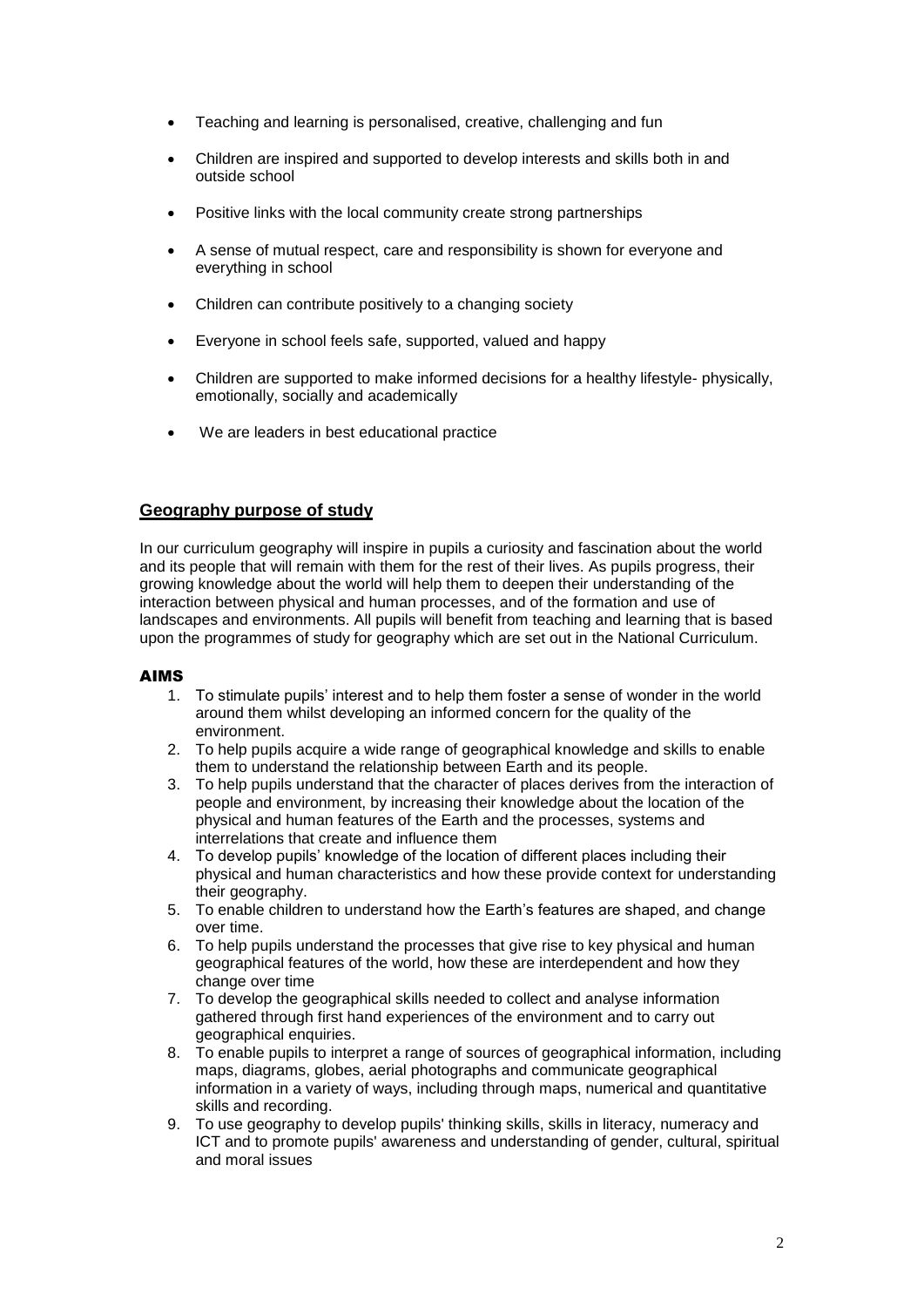# **STRATEGIES**

- 1. Geography in this school will be underpinned by the study of real places and discovering how the people living there are influenced by and affect the environment of those places
- 2. We will develop pupils' knowledge and geographical understanding by first immersing them in the area where they live and then by gradually widening their horizons and increasing their awareness of their town, their region, their nation, other lands and continents.
- 3. Teaching and learning will use exciting first-hand experiences, imaginative resources and ICT to build pupils' with knowledge about different places, peoples, resources and natural and human environments, together with a deep understanding of the Earth's key physical and human processes.
- 4. We use the National Curriculum as the basis for our planning in Geography. The NC programme of study will be adapted to suit our local context and make them relevant for the children. The scheme of work is designed so that pupils are increasingly challenged as they move through the school.
- 5. In this school fieldwork and first-hand experience will be fundamental to the teaching and learning of geography and where appropriate, all pupils will be given the opportunity to go out into the local and wider environment to research and discover the world in which they live.
- 6. Research projects in geography will be linked to other core and foundation subjects, particularly history, RE, art and science and meaningful connections will be made as pupils increase their knowledge, skills and understanding of the world.
- **7.** Assessment will be based on key skills and essential knowledge and understanding within the Geography NC programme of study. A portfolio of work from Y1 to Y6 will built up to show examples of the range of work done and evidence of progression.

# **OUTCOMES**

Geography will be fun and it will inspire in pupils a curiosity and fascination about the world and its people that will remain with them for the rest of their lives. It will increase their knowledge and understanding of the world and it will be used to promote excellence and enjoyment. It will be linked with other subjects and it will have a strong presence in the ethos of the school through art, displays, performances, music, drama and assemblies. We will make the world our classroom to enrich the lives of our pupils. This policy should read in conjunction with other key policies including, keeping children safe, school visits, citizenship, cultural diversity, race and equality, gender and SEND.

# **Geography at St Peters**

Geography is found in all our year groups. Each class within the year group will follow the topics as outlined in the 2 year rolling programme. The teaching teams will plan and incorporate the geography skills into the class creative curriculum topic with the help of guidelines from the Geography Subject Leader.

| <b>NST geography covered in topics</b> |                         |  |
|----------------------------------------|-------------------------|--|
| Year A                                 | Year B                  |  |
| Pirates                                | Superheroes             |  |
| The circus                             | Paws claws and whiskers |  |
| Fire! Fire!                            | The Aliens have landed  |  |

# **KS1 geography covered in topics**

| Year A          | Year B                |  |  |
|-----------------|-----------------------|--|--|
| Potions         | <b>Tribal Tales</b>   |  |  |
| Egyptians       | Road trip USA         |  |  |
| The rainforest  | Settlers and Invaders |  |  |
| UKS2            |                       |  |  |
| Year A          | Year B                |  |  |
| WW <sub>2</sub> | Crime and punishment  |  |  |
| Space           | South America         |  |  |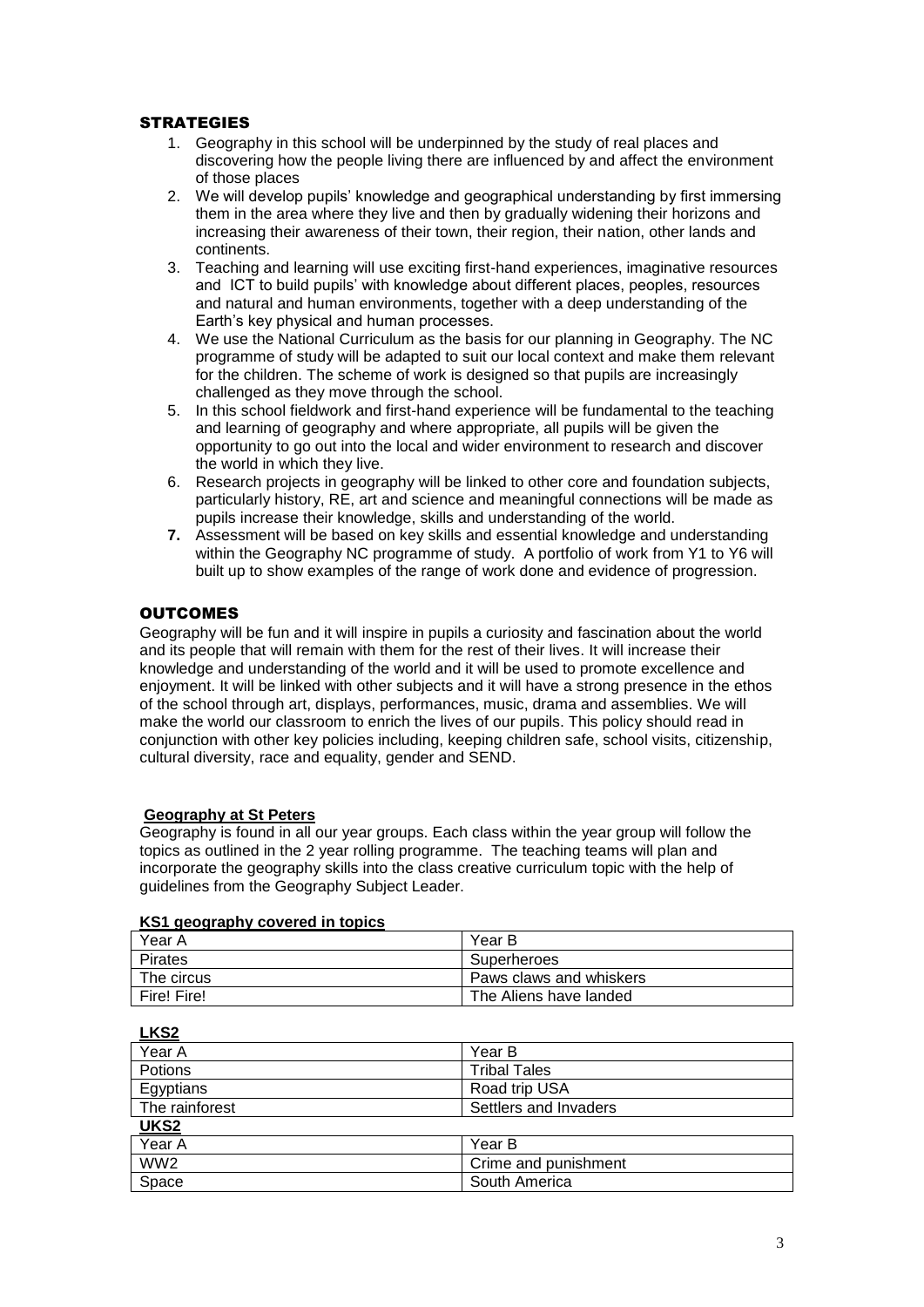| $\sim$<br>Greeks<br>ີ | Water |
|-----------------------|-------|

# **Assessment Organisation**

Reporting to parents will occur at each parents evening and at the end of each school year as part of the Annual Report. Through assessing pupil's books, class teachers will comment on pupils' work, communicating achievements and progress in as positive and constructive way as possible.

Prior learning should be assessed at the start of each unit of work. This can be done through a spider diagram or concept map. At the end of the unit of work, pupils can return to this initial diagram and add in learnt concepts in a different colour.

# **Monitoring**

It is the responsibility of the Geography Subject Leader to monitor the work being carried out in each year group.

This will occur by:

- a) Checking the medium term plans of each year group
- b) Sampling books on a regular basis
- c) Looking at work on display
- d) Meeting with teachers to discuss the outcome of monitoring
- e) Talking to children about their work
- f) Observing lessons and offering advice and support (when necessary or sought)

### **Teaching and Learning**

The principles for teaching and learning are laid out in the Teaching and Learning Policy Document.

The following points are more specifically linked to Geography.

Work is carried out as a class, in small groups or individually. Pupils' work is completed in their topic book. A more creative approach to work will develop throughout the year groups as our new topics and 2 year rolling programme has now come into place.

Geographical enquiry should form a large part of the pupil's geographical experience at St Peters. Children learn best when they experience something at first hand so we shall seek to develop their skills to enable them to carry out geographical investigations. They will begin with their homes and familiar surroundings, enlarging the areas of study to global ones as they progress through the school.

Fieldwork is an essential element in the teaching and learning of Geography. Each year team should ask the following questions before taking children outside the classroom:

1. What do we hope to achieve?

2. Will the children gain anything by taking them outside the classroom?

3. Have we planned everything thoroughly?

When fieldwork has been completed, then an evaluation of it should be made. A decision should be made about the success of the activity, and if it is to be repeated in the future, whether any improvements need to be made.

Places should be investigated by using the following Key Questions:

- Where is this place?
- What is this place like?
- Why is it like this?
- How is it changing?
- How is it connected to other places?
- How is it similar to/different from my own home village/town/settlement?
- What is it like to live in this place?
- What would it feel like to be in this place?